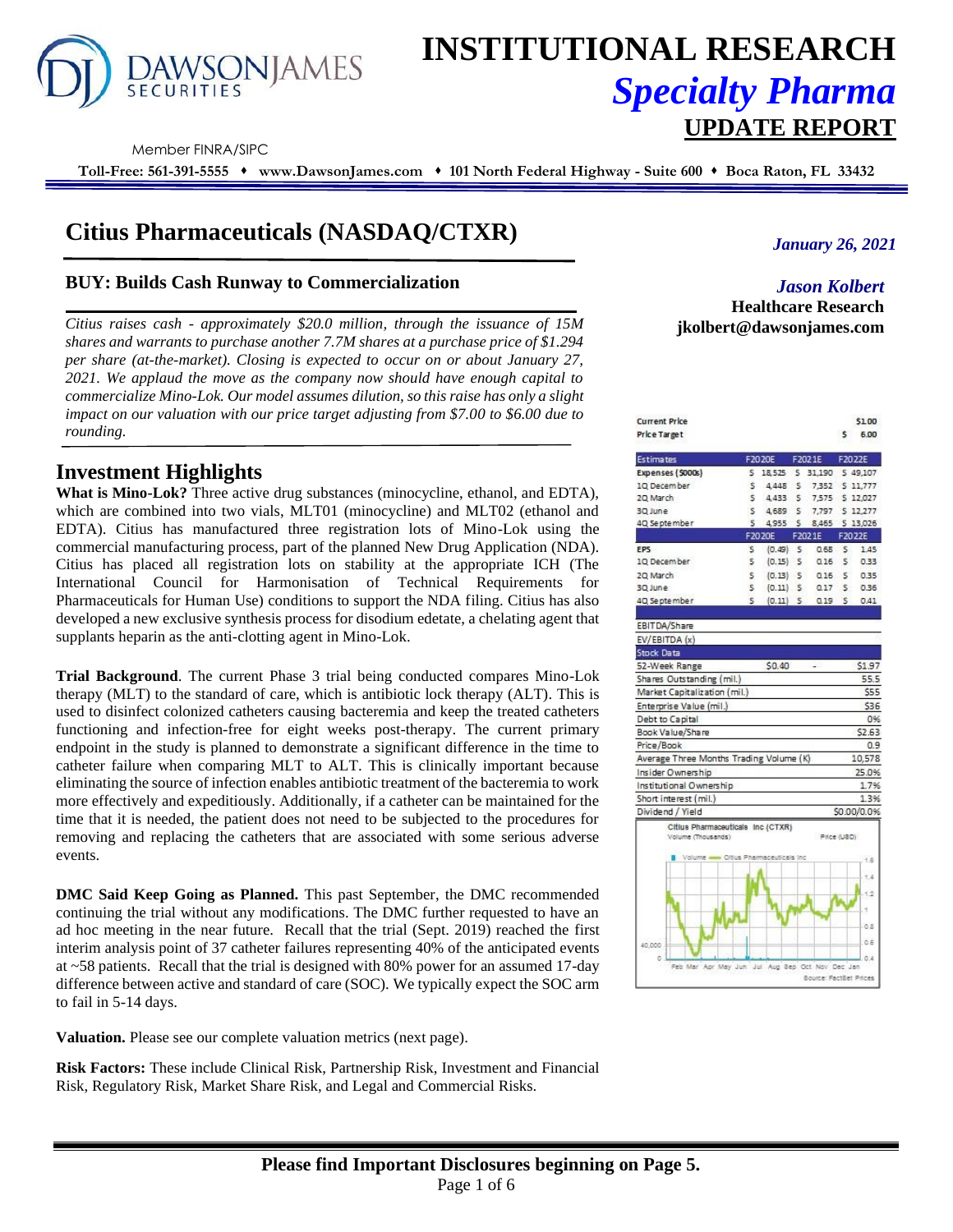

**Valuation.** Our valuation is based on our therapeutic models and associated assumptions projected to 2028. Our model assumes multiple financial raises, and as such, our share count is based on a fully diluted out year basis. The lead product, Mini-Lok, is now in a Phase 3 trial. We conservatively assume just 50% probability of success in our models. On top of this, we also use a 30% risk rate in our free cash flow to the firm (FCFF), our discounted EPS (dEPS) and sum-of-the-parts (SOP) models. We equal weight and average these metrics and then round to the nearest whole number to derive our \$6.00 price target.

#### **Exhibit 1. FCFF Model**

| Average of Metyrics & Rounded \$ | 6.00 |
|----------------------------------|------|
|                                  |      |
| Price Target \$                  | 6.00 |
| Year                             |      |

| Price Target \$<br>6.00<br>Year<br>2021 |                          |           |        |         |         |                          |         |         |         |         |
|-----------------------------------------|--------------------------|-----------|--------|---------|---------|--------------------------|---------|---------|---------|---------|
| DCF Valuation Using FCF (mln):          |                          |           |        |         |         |                          |         |         |         |         |
| units ('000 - Cnd\$)                    | 2019E                    | 2020E     | 2021E  | 2022E   | 2023E   | 2024E                    | 2025E   | 2026E   | 2027E   | 2028E   |
| EBIT (Earnings before income tax)       | (15, 560)                | (18, 525) | 50,452 | 117,459 | 155,929 | 195,898                  | 237,411 | 280,513 | 325,253 | 371,677 |
| Tax Rate                                | 0%                       | 0%        | 5%     | 10%     | 15%     | 20%                      | 25%     | 30%     | 35%     | 38%     |
| EBIT(1-t) Earnings afer income tax      | (15, 560)                | (18, 525) | 47,930 | 105,713 | 132,540 | 156,718                  | 178,058 | 196,359 | 211,414 | 230,440 |
| CapEx (equipment)                       |                          | (2)       | ٠      | ٠       | ٠       | $\overline{\phantom{a}}$ |         |         |         |         |
| Depreciation                            | $\overline{\phantom{a}}$ | 429       | ٠      | ٠       | ٠       | $\overline{\phantom{a}}$ |         |         |         |         |
| Change in NWC                           |                          |           |        |         |         |                          |         |         |         |         |
| FCF                                     | (15, 560)                | (18,098)  | 47,930 | 105,713 | 132,540 | 156,718                  | 178,058 | 196,359 | 211,414 | 230,440 |
| PV of FCF                               | (26, 296)                | (23, 527) | 47,930 | 81,318  | 78,426  | 71,333                   | 62,343  | 52,885  | 43,800  | 36,724  |
| Discount Rate                           | 30%                      |           |        |         |         |                          |         |         |         |         |
| Long Term Growth Rate                   | 1%                       |           |        |         |         |                          |         |         |         |         |
| <b>Terminal Cash Flow</b>               | 802,566                  |           |        |         |         |                          |         |         |         |         |
| Terminal Value YE2023                   | 127,902                  |           |        |         |         |                          |         |         |         |         |
| <b>NPV</b>                              | 552,837                  |           |        |         |         |                          |         |         |         |         |
| NPV-Debt                                |                          |           |        |         |         |                          |         |         |         |         |
| Shares out ('000)                       | 87,411                   | 2028E     |        |         |         |                          |         |         |         |         |
| NPV Per Share                           | 6.32<br>\$               |           |        |         |         |                          |         |         |         |         |

*Source: Dawson James estimates*

#### **Exhibit 2. Discounted EPS Model**

| <b>Current Year</b>      | 2021       |
|--------------------------|------------|
| Year of EPS              | 2028       |
| <b>Earnings Multiple</b> | 15         |
|                          |            |
| <b>Discount Factor</b>   | 30%        |
| Selected Year EPS        | \$<br>2.63 |
| <b>NPV</b>               | 6.30       |

| Current Year<br>Year of EPS |    | 2021<br>2028 |          |                 |         | Discount Rate and Earnings Multiple Varies, Year is Constant | 2028 EPS |         |                 |       |
|-----------------------------|----|--------------|----------|-----------------|---------|--------------------------------------------------------------|----------|---------|-----------------|-------|
| Earnings Multiple           |    | 15           |          | 6.30            | 5%      | 10%                                                          | 15%      | 20%     | 25%             | 30%   |
|                             |    |              | Earnings |                 |         |                                                              |          |         |                 |       |
| Discount Factor             |    | 30%          | Multiple |                 | \$9.36  | \$6.76                                                       | \$4.95   | \$3.68  | $$2.76$ \$      | 2.10  |
| Selected Year EPS           | \$ | 2.63         |          | 10 <sup>1</sup> | \$18.72 | \$13.52                                                      | \$9.90   | \$7.35  | \$5.52\$        | 4.20  |
| <b>NPV</b>                  | S. | 6.30         |          | 15 <sub>1</sub> | \$28.08 | \$20.28                                                      | \$14.86  | \$11.03 | \$8.29 \$       | 6.30  |
|                             |    |              |          | 20              | \$37.44 | \$27.04                                                      | \$19.81  | \$14.70 | $$11.05$ \$     | 8.40  |
|                             |    |              |          | 25              | \$46.80 | \$33.80                                                      | \$24.76  | \$18.38 | \$13.81<br>- \$ | 10.50 |
|                             |    |              |          | 30 <sup>1</sup> | \$56.17 | \$40.56                                                      | \$29.71  | \$22.06 | \$16.57<br>- \$ | 12.59 |
|                             |    |              |          | 35              | \$65.53 | \$47.31                                                      | \$34.66  | \$25.73 | \$19.34<br>- \$ | 14.69 |
|                             |    |              |          | 40              | \$74.89 | \$54.07                                                      | \$39.61  | \$29.41 | $$22.10$ \$     | 16.79 |

# **Exhibit 3. Sum of the Parts Model**

| Source: Dawson James estimates           |       |               |              |           |                 |          |  |  |  |
|------------------------------------------|-------|---------------|--------------|-----------|-----------------|----------|--|--|--|
| <b>Exhibit 3. Sum of the Parts Model</b> |       |               |              |           |                 |          |  |  |  |
|                                          | LT Gr | Discount Rate | Yrs, to Peak | % Success | Peak Sales MM's | Term Val |  |  |  |
| MiniLok LT & ST CVC U.S.                 | $1\%$ | 30%           | 3            | 70%       | \$469           | \$1,618  |  |  |  |
|                                          |       |               |              |           |                 | \$4.13   |  |  |  |
| MiniLok LT & ST CVC E.U.                 | $1\%$ | 30%           | 6            | 80%       | \$0             | \$0      |  |  |  |
|                                          |       |               |              |           |                 | \$0.00   |  |  |  |
| MiniLok LT & ST CVC China                | $1\%$ | 30%           | 7            | 80%       | \$0             | \$0      |  |  |  |
|                                          |       |               |              |           |                 | \$0.00   |  |  |  |
| Hydro-Lido                               | $1\%$ | 30%           | 5            | 0%        | \$0             | \$0      |  |  |  |
| <b>Pre-Clinical Pipeline</b>             |       |               |              |           |                 | \$0.00   |  |  |  |
| Net Margin                               |       |               |              |           |                 | 70%      |  |  |  |
| <b>MM Shrs OS</b>                        |       |               |              |           |                 | 87       |  |  |  |
| <b>Total</b>                             |       |               |              |           |                 | \$4.13   |  |  |  |

*Source: Dawson James estimates*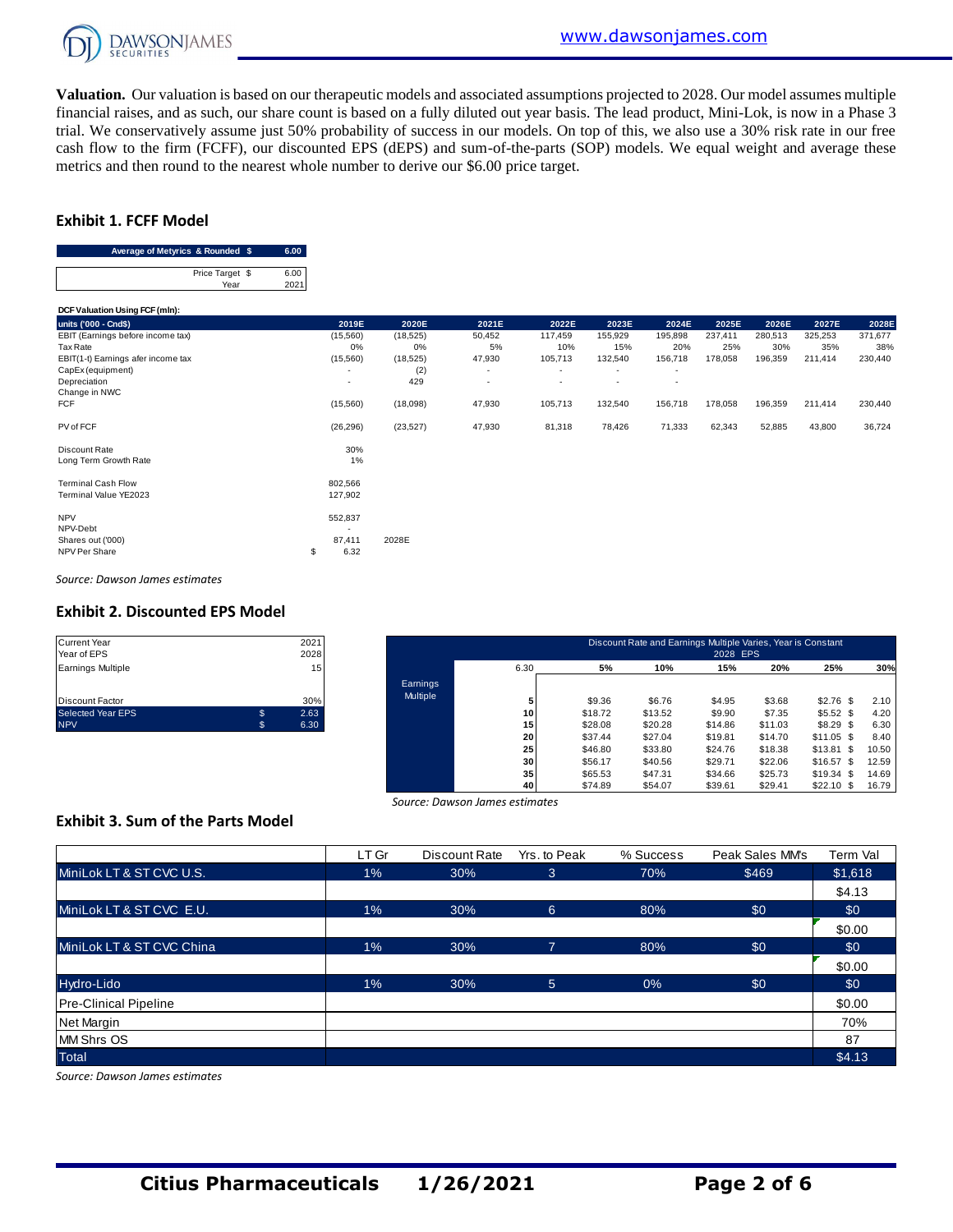

#### **Exhibit 4. Income Statement**

| Citius Pharmaceuticals: Income Statement (\$000)           |                          |                |                          |                |                          |           | <b>December</b> | March  | June   | Sept. YE |        |                          |         |         |         |         |         |         |
|------------------------------------------------------------|--------------------------|----------------|--------------------------|----------------|--------------------------|-----------|-----------------|--------|--------|----------|--------|--------------------------|---------|---------|---------|---------|---------|---------|
| YE Sept.                                                   | 2019A                    | 1Q20A          | 2Q20A                    | 3Q20A          | 4Q20E                    | 2020E     | 1Q21E           | 2Q21E  | 3Q21E  | 4Q21E    | 2021E  | 2022E                    | 2023E   | 2024E   | 2025E   | 2026E   | 2027E   | 2028E   |
| Mino-Lok, U.S. ST & LT CVC Revenues                        | $\overline{\phantom{a}}$ |                | $\overline{\phantom{a}}$ | $\sim$         | $\sim$                   | $\sim$    | 18,778          | 19,594 | 20,410 | 22,860   | 81,642 | 166,566                  | 212,392 | 259,994 | 309,423 | 360,734 | 413,983 | 469,227 |
| Mino-Lok, E.U. ST & LT CVC Revenues                        | $\overline{\phantom{a}}$ |                |                          |                | $\overline{\phantom{a}}$ |           |                 |        |        |          |        | $\overline{\phantom{a}}$ |         |         |         |         |         |         |
| Mino-Lok, CHina ST & LT CVC Revenues                       |                          |                |                          |                |                          |           |                 |        |        |          |        |                          |         |         |         |         |         |         |
|                                                            | <b>College</b>           | <b>Section</b> | <b>Section</b>           | <b>Section</b> | - 1                      | . .       | 18.778          | 19.594 | 20,410 | 22.860   | 81.642 | 166.566                  | 212.392 | 259,994 | 309.423 | 360.734 | 413.983 | 469.227 |
| <b>Expenses</b>                                            |                          |                |                          |                |                          |           |                 |        |        |          |        |                          |         |         |         |         |         |         |
| Cost of goods sold                                         |                          |                | $\overline{\phantom{a}}$ |                | $\overline{\phantom{a}}$ |           | 2,817           | 2,939  | 3,062  | 3,429    | 12,246 | 24,985                   | 31,859  | 38,999  | 46.413  | 54.110  | 62,097  | 70,384  |
| <b>COGS % of Revenue</b>                                   |                          | 15%            | 15%                      | 15%            | 15%                      |           | 15%             | 15%    | 15%    | 15%      | 15%    | 15%                      | 15%     | 15%     | 15%     | 15%     | 15%     | 15%     |
| Research and development                                   | 8,596                    | 2.665          | 2.016                    | 2,644          | 2.455                    | 8.768     | 2,236           | 2,236  | 2,236  | 2,236    | 8.943  | 9.122                    | 9.305   | 9.491   | 9,680   | 9.874   | 10,072  | 10,273  |
| <b>R&amp;D % of Revenue</b>                                |                          |                |                          |                |                          |           |                 |        |        |          |        |                          |         |         |         |         |         |         |
| G&A                                                        | 6,285                    | 1,563          | 2,258                    | 1,870          | 2,500                    | 8.191     | 2,300           | 2,400  | 2,500  | 2,800    | 10,000 | 15,000                   | 15,300  | 15,606  | 15,918  | 16,236  | 16,561  | 16,892  |
| <b>SG&amp;A% of Revenue</b>                                |                          |                |                          |                |                          |           |                 |        |        |          |        |                          |         |         |         |         |         |         |
| Stock based comp. G & A                                    | 715                      | 220            | 159                      | 175            |                          | 554       |                 |        |        |          |        |                          |         |         |         |         |         |         |
| <b>Total expenses</b>                                      | 15.596                   | 4.448          | 4.433                    | 4.689          | 4.955                    | 18.525    | 7.352           | 7.575  | 7.797  | 8.465    | 31,190 | 49.107                   | 56,463  | 64.096  | 72.012  | 80.221  | 88.730  | 97,549  |
| Oper. Inc. (Loss)                                          | (15, 596)                | (4, 448)       | (4, 433)                 | (4,689)        | (4,955)                  | (18, 525) | 11,425          | 12,019 | 12,613 | 14,395   | 50.452 | 117,459                  | 155,929 | 195.898 | 237,411 | 280,513 | 325,253 | 371.677 |
| Interest Income                                            | 53                       | 110            | 12                       | 13             |                          |           |                 |        |        |          |        |                          |         |         |         |         |         |         |
| Gain (loss) on revaluation of derivative warrant liability |                          | 19             |                          |                |                          |           |                 |        |        |          |        |                          |         |         |         |         |         |         |
| <b>Interest Expense</b>                                    | (16)                     | (4)            | (4)                      | (4)            |                          |           |                 |        |        |          |        |                          |         |         |         |         |         |         |
| <b>Pre-tax income</b>                                      | (15, 560)                | (4.323)        | (4.425)                  | (4.680)        | (4.955)                  | (18.525)  | 11.425          | 12.019 | 12.613 | 14.395   | 50.452 | 117.459                  | 155,929 | 195,898 | 237.411 | 280.513 | 325.253 | 371,677 |
| Income Tax Benefit (Provision)                             |                          |                |                          |                |                          |           | 571             | 601    | 631    | 720      | 2,523  | 11,746                   | 23,389  | 39,180  | 59,353  | 84,154  | 113,838 | 141,237 |
| <b>Tax Rate</b>                                            |                          | 0%             | 0%                       | 0%             |                          |           | 5%              | 5%     | 5%     | 5%       | 5%     | 10 <sup>6</sup>          | 15%     | 20%     | 25%     | 30%     | 359     | 38%     |
| <b>GAAP Net Income (loss)</b>                              | (15,560)                 | (4, 323)       | (4, 425)                 | (4,680)        | (4,955)                  | (18, 383) | 10,854          | 11,418 | 11,982 | 13,675   | 47,930 | 105,713                  | 132,540 | 156,718 | 178,058 | 196,359 | 211,414 | 230,440 |
| <b>GAAP-EPS</b>                                            | (0.53)                   | (0.15)         | (0.13)                   | (0.11)         | (0.11)                   | (0.49)    | 0.16            | 0.16   | 0.17   | 0.19     | 0.68   | 1.45                     | 1.76    | 2.02    | 2.23    | 2.38    | 2.49    | 2.63    |
| Non GAAP EPS (dil)                                         | (0.61)                   | (0.11)         | (0.13)                   | (0.11)         | (0.11)                   | (0.46)    | 0.16            | 0.16   | 0.17   | 0.19     | 0.68   | 1.45                     | 1.76    | 2.02    | 2.23    | 2.38    | 2.49    | 2.63    |
| Wgtd Avg Shrs (Bas) - '000s                                | 20,162                   | 29,197         | 34,319                   | 41,600         | 46,642                   | 37,940    | 62,145          | 62,207 | 62.269 | 62.331   | 62,238 | 62,487                   | 62,738  | 62,989  | 63,241  | 63.495  | 63,749  | 64,004  |
| Watd Ava Shrs (Dil) - '000s                                | 35,000                   | 39.197         | 34.319                   | 41,600         | 47.016                   | 40.533    | 69.873          | 70,571 | 71.277 | 71,990   | 70.928 | 73,077                   | 75.291  | 77.573  | 79.923  | 82.345  | 84,840  | 87,411  |

*Source: Dawson James, company reports*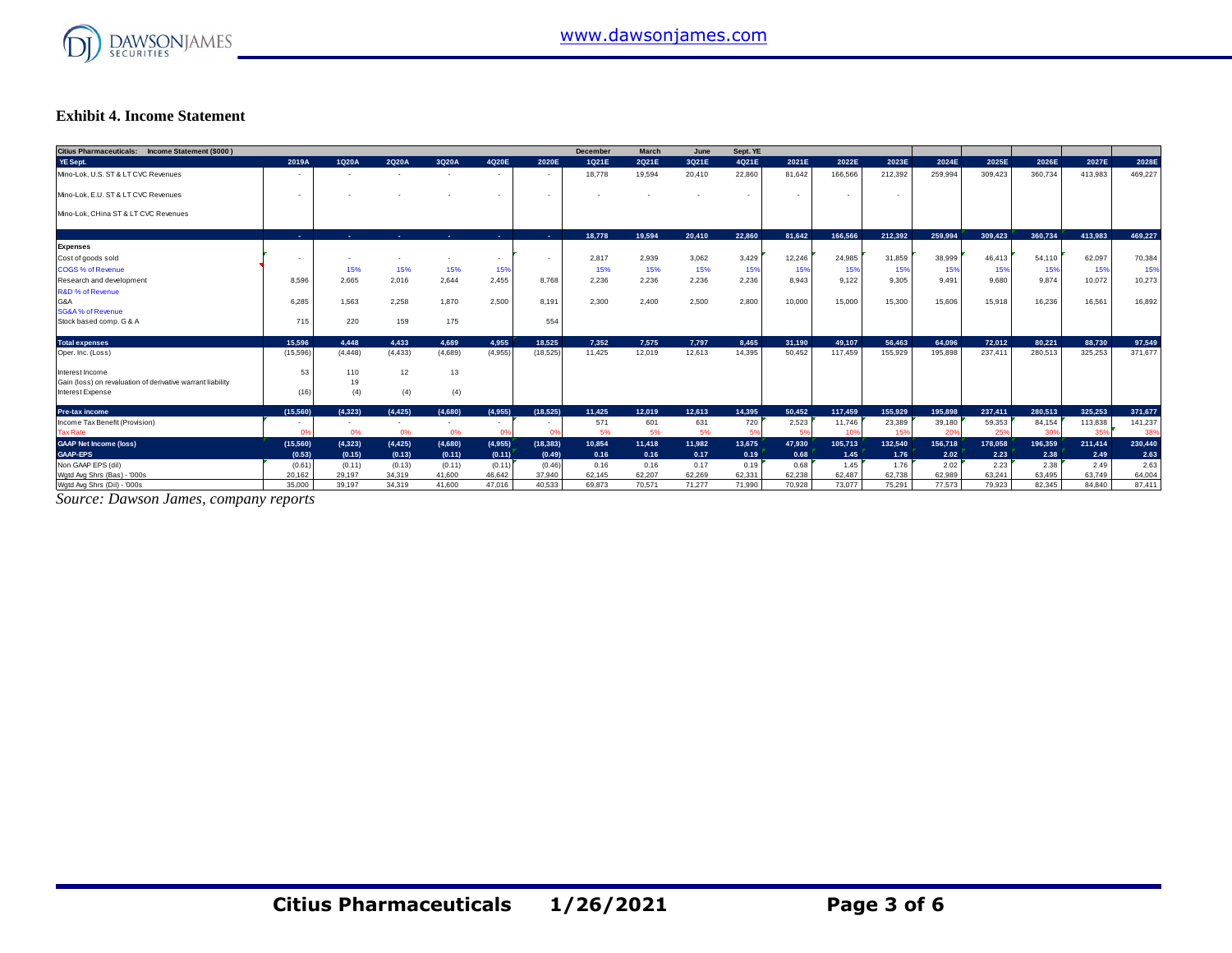

#### **Risk Analysis**

In addition to the typical risks associated with development stage specialty pharmaceutical companies, potential risks specific to Citius Pharmaceuticals, Inc. are as follows:

**Partnership risk**. Citius Pharmaceuticals, Inc. is in discussions with possible partners today, but there can be no assurances that the company will be able to secure a favorable partnership.

**Commercial risk.** There are no assurances that the company will be able to achieve significant market share and become profitable.

**Clinical and regulatory risk.** Lead products have to complete clinical trials. Trials may not produce results sufficient for regulatory approval.

**Financial risk.** The company may need to raise capital in the marketplace, and there can be no assurances that the company will be able to successfully raise capital and or do so at favorable terms.

**Liquidity Risk.** The stock is thinly traded. We note that management owns a significant percentage of the company.

**Legal and intellectual property risk.** The company may have to defend its patents and technical know-how, and there can be no assurances that the patents will not be infringed or will be held as valid if challenged, and or that the company may infringe on third parties' patents.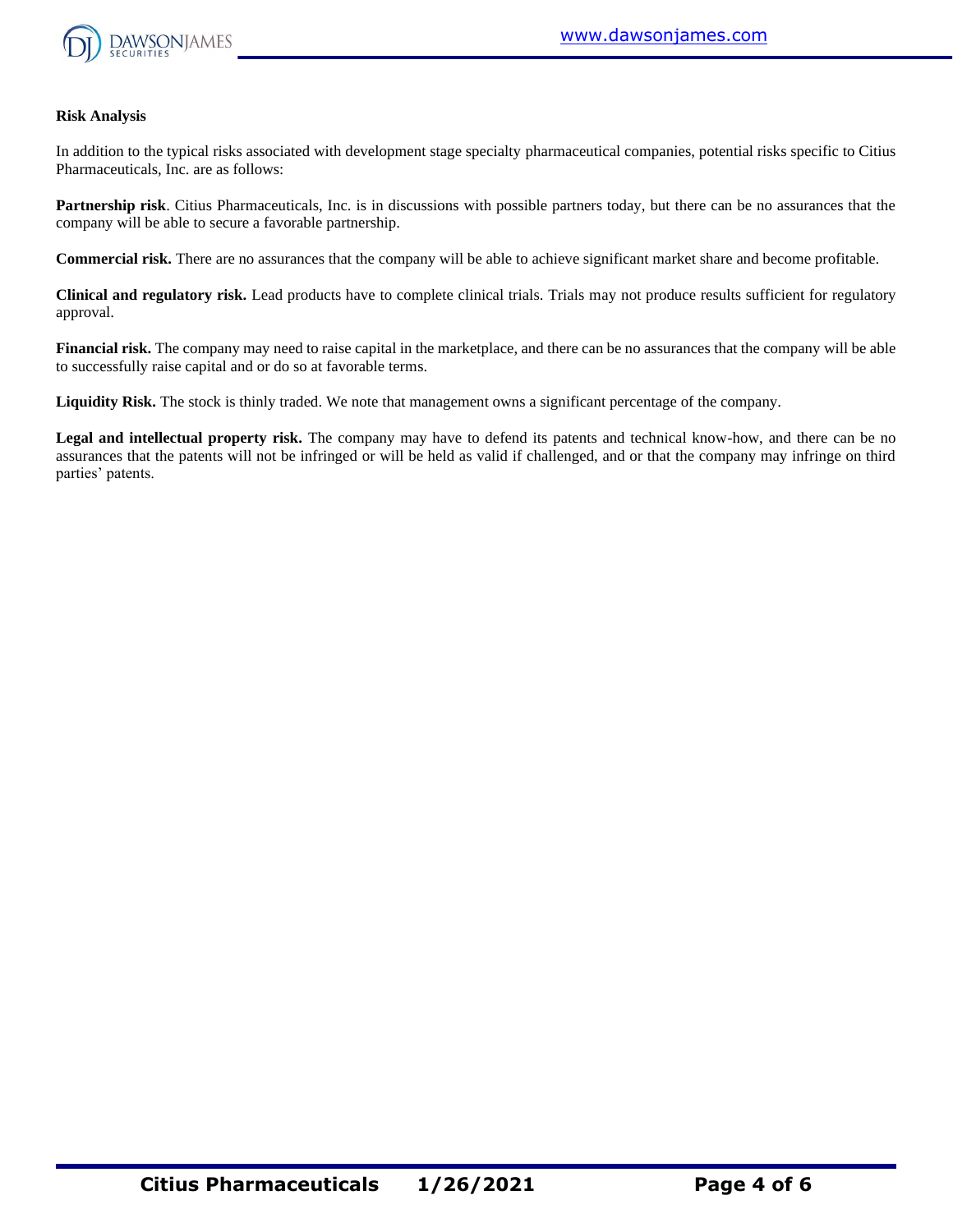

# Companies mentioned in this report

#### **Important Disclosures:**

#### **Price Chart:**



Price target and rating changes over the past three years:

| Initiation – Buy – $12/15/2017$ – Price Target \$10.00 |
|--------------------------------------------------------|
| Update $-$ Buy $-$ 7/6/2018 – Price Target \$10.00     |
| Transfer $-$ Buy $-$ 9/6/2019 – Price Target \$7.00    |
| Update $-$ Buy $-$ 10/7/2019 $-$ Price Target \$7.00   |
| Update $-$ Buy $-$ 12/19/2019 $-$ Price Target \$7.00  |
| Update $-$ Buy $-$ 2/4/2020 $-$ Price Target \$7.00    |
| Update $-$ Buy $- 2/25/2020$ – Price Target \$7.00     |
| Update $-$ Buy $-$ 5/26/2020 $-$ Price Target \$7.00   |
| Update $-$ Buy $-$ 9/28/2020 – Price Target \$7.00     |
| Update $-$ Buy $-$ 9/29/2020 $-$ Price Target \$7.00   |
| Update $-$ Buy $-$ 11/30/2020 $-$ Price Target \$7.00  |
| Update $-$ Buy $-$ 1/26/2021 $-$ Price Target \$6.00   |
|                                                        |

Dawson James Securities, Inc. (the "Firm") is a member of the Financial Industry Regulatory Authority ("FINRA") and the Securities Investor Protection Corporation ("SIPC").

The Firm does not make a market in the securities of the subject company(s). The Firm has NOT engaged in investment banking relationships with the subject company in the prior twelve months, as a manager or co-manager of a public offering and has NOT received compensation resulting from those relationships. The Firm may seek compensation for investment banking services in the future from the subject company(s). The Firm has received other compensation from the subject company(s) in the last 12 months for services unrelated to managing or co-managing of a public offering.

Neither the research analyst(s) whose name appears on this report nor any member of his (their) household is an officer, director or advisory board member of these companies. The Firm and/or its directors and employees may own securities of the company(s) in this report and may increase or decrease holdings in the future. As of December 31, 2020, the Firm as a whole did not beneficially own 1% or more of any class of common equity securities of the subject company(s) of this report. The Firm, its officers, directors, analysts or employees may affect transactions in and have long or short positions in the securities (or options or warrants related to those securities) of the company(s) subject to this report. The Firm may affect transactions as principal or agent in those securities.

Analysts receive no direct compensation in connection with the Firm's investment banking business. All Firm employees, including the analyst(s) responsible for preparing this report, may be eligible to receive non-product or service-specific monetary bonus compensation that is based upon various factors, including total revenues of the Firm and its affiliates as well as a portion of the proceeds from a broad